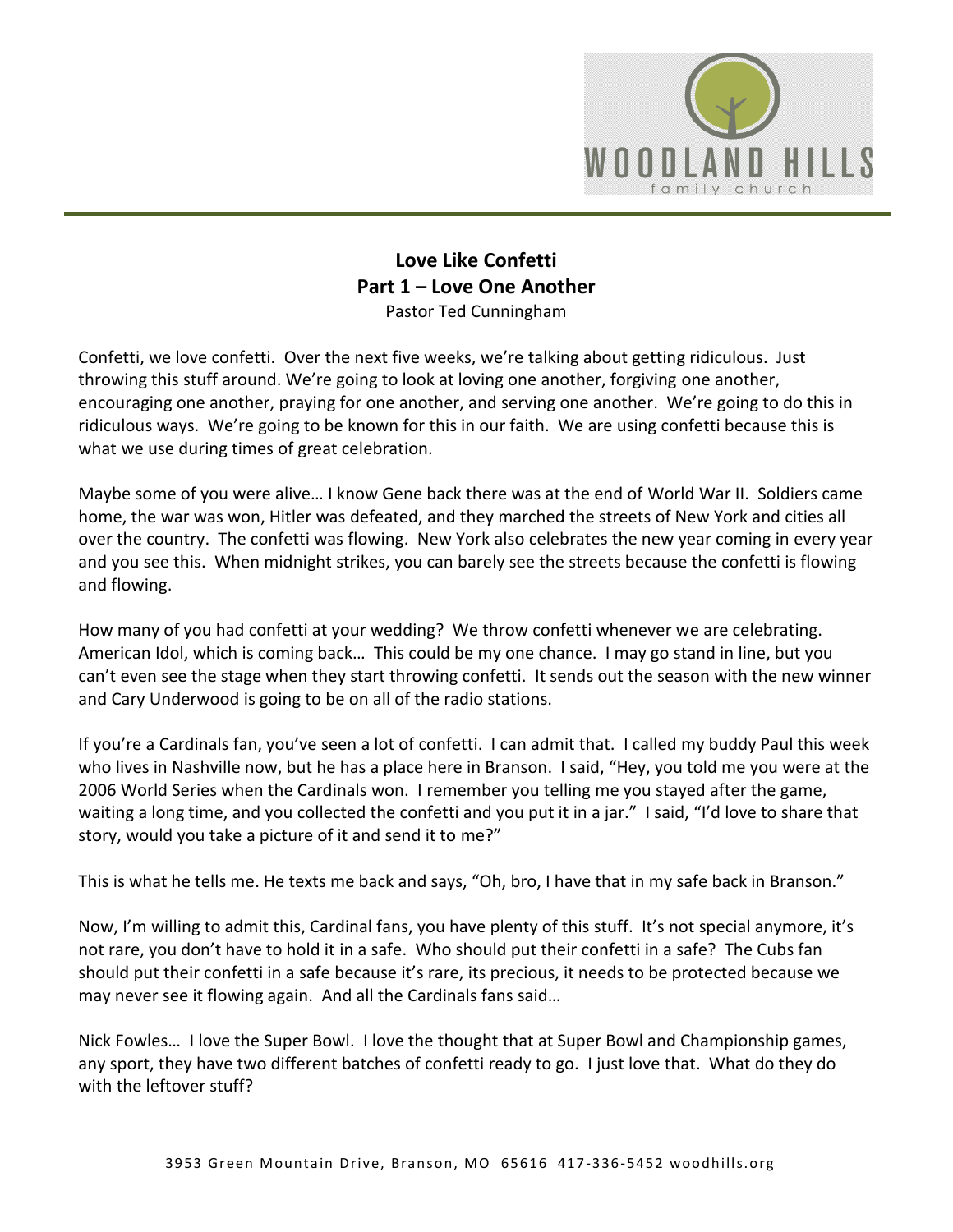But, here's Nick Fowles, a Liberty University online student… I'm just throwing that out there. He plans on being a pastor when he leaves the NFL. He's getting ready to kiss the trophy during flu season, which I thought was a terrible idea with all these players kissing it and moving it around.

But, not everybody enjoys confetti, right? This guy is not into the confetti right now. [picture of Bill Belichick at 2018 Super Bowl] When the other team's colors are flowing, it's not good. This is just how my mind works. If I were there. I would walk up to him and go, "Hey Bill, you've got a little piece right there; let me get that from you right there."

We throw confetti around in times of great celebration. So, we're excited for this series to talk about throwing around love, throwing around forgiveness, serving one another, praying for one another, encouraging one another in big, bold, beautiful ways. This series is not called Love like Sprinkles. We knew if we titled that, you wouldn't invite you hunting buddies to this series. That's because what do we do with sprinkling? The big idea here is just throwing it at you and being shocked when you get it.

Here's what we're good at today and this is really coming out of last week. I don't know if you noticed this with our series, but our new series kind of always start off of the last message in the past series. We talked last week about unity and how we are to be one. And now we're starting with loving one another because we are always trying our best to listen to what's going on in culture.

Right now, I believe this is the culture that we live in and it's every day: **We share our opinions in bold, shocking and immediate ways.** That's social media. It's just bold and I'm going to throw my opinion in there. Adam Donyes talked about this some time ago, I think at the end of last year. That's what social media is. We just come into the conversation, blurt our opinion, and then we run out. And it's like where did that come from and it's so shocking and so immediate; it's bold and in your face. How many of you are just tired of that? We're running on empty with this. It's depleting us, it's draining us.

With this series, the big idea is that we would do the same thing but with loving one another in full, shocking, "didn't see that coming," and immediate ways. "Do you know something we should do? Remember to do that when it's their birthday…" No, no; like right now, immediate, unexpected, on the spot love.

Somebody from our church told me this last week. They were in a meeting around a big table and they were just going around, getting to know each other and when someone at the table found out this person is part of Woodland Hills Family Church, he, in a cutting way, said, "Oh, you go to that feel-good church."

It really offended the person that it was said to, but not me. I'm thinking, *Good, I'm glad word is getting out*. What's the opposite of that? You go to the feel-bad church? Do we really want that out there? "I go to the feel-bad church. I leave every Sunday feeling terrible." It's not called bad news; it's called good news, so if you want to call us the feel-good church, we're great with that. We're alright with that.

It's where we're headed today. We're supposed to be loving each other. But, this is how we are supposed to be known. This should be so shocking to the world that they're like, "Okay, I've got some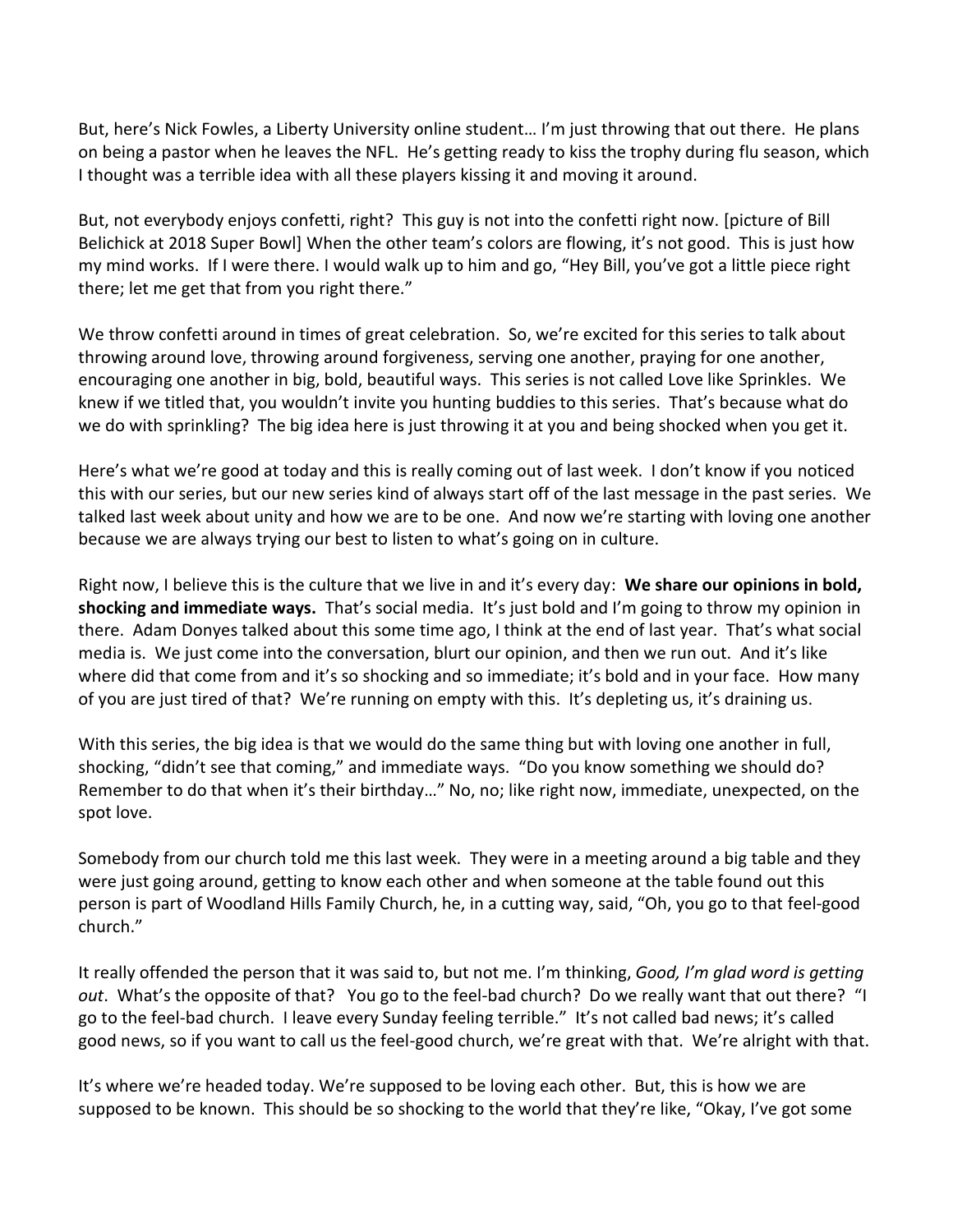questions. Why are you all that way? I'm sure that question is being asked all over the world. "Why do you treat each other like this?" "Why are you so kind and loving and generous and compassionate and you rejoice when someone is rejoicing, and you mourn when they mourn. Why is this?" We just sang about it; it has a name. Love has a name and it's Jesus.

We're confused in our culture today because you go to concerts… A buddy of mine went to a Christian concert last night and he said, "My orthodoxy meter was going off the charts. Everything was about love, love, love, love, but let's get back to the source." That's very important to understand. Love is overflow, not the source. And I love Garth Brooks. I'm passionate about his music and I can sing every one of his songs. When he stands up and sings Love One Another, we've got to talk about the source. This isn't something and you and I just manufacture. We don't just create it. There is a source for love and we're going to talk about that today, here at the feel-good castle. And the feel-good chapel. And the feel-good internet.

Jesus, in John 13… There is a lot said in these two verses. We learn three things about love, but then the command to love one another is spoken three times in two verses. *[34](https://www.studylight.org/desk/?q=joh%2013:34&t1=en_niv&sr=1) "A new command I give you…* So this is a command; it's not an option for the follower of Jesus. If you claim the name of Christ, you're a Christian and this is commanded of you, as we'll see. Just like the precepts of scripture, you are called to love. It's not an option, it's not a "let me see how this person behaves and then I'll determine whether or not..." No, love. ... Love one another. As I have loved you, so you must love one another. So, Jesus tells them "I have modeled this for you. I'm going away, I'm going to the cross and then after than I will be resurrected and then after that, I will ascend to my Father in heaven. When I'm gone, I need y'all (I don't think he said y'all, but I'm using for our context) to keep this up. I need you to keep this going." And then, he says, "This is your testimony. This is how the world is going to know you." *[35](https://www.studylight.org/desk/?q=joh%2013:35&t1=en_niv&sr=1) By this everyone will know that you are my disciples, if you love one another."*

Jesus commanded it, he modeled it, and he says this is what's going to get the world going, "Tell me about this." "What is going on? Why are you able to do that?" I love the idea of our church… You know, people come in and they see us loving and caring for each other. We think a lot about our expressions during the week and our environment and our experience. It's not something we manufacture to try to spin something that's not really happening. We want our Sunday morning service to be celebratory, to be full of life, to be full of love because we know where that flows from. It flows from Jesus.

So, if someone comes in and goes, "Yeah, but, man, I knew that guy from ten years ago and you've received him…" He's in? He's part of the group? How does that work?" It works because of Jesus, the source of everything we're talking about this morning. Environment is so key. It should just be flowing out of this place to where people come in and they're like, "I just don't get it. You're going to have to explain this to me."

After the first service, a guy came up to me and said, "I got saved 50 years ago because of everything you talked about this morning. A guy came up to me and spoke words of love over me like I'd never had a parent do, like I'd never had a family member do. And he just shared these words of expression of love over me." He had tears in his eyes and he was crying.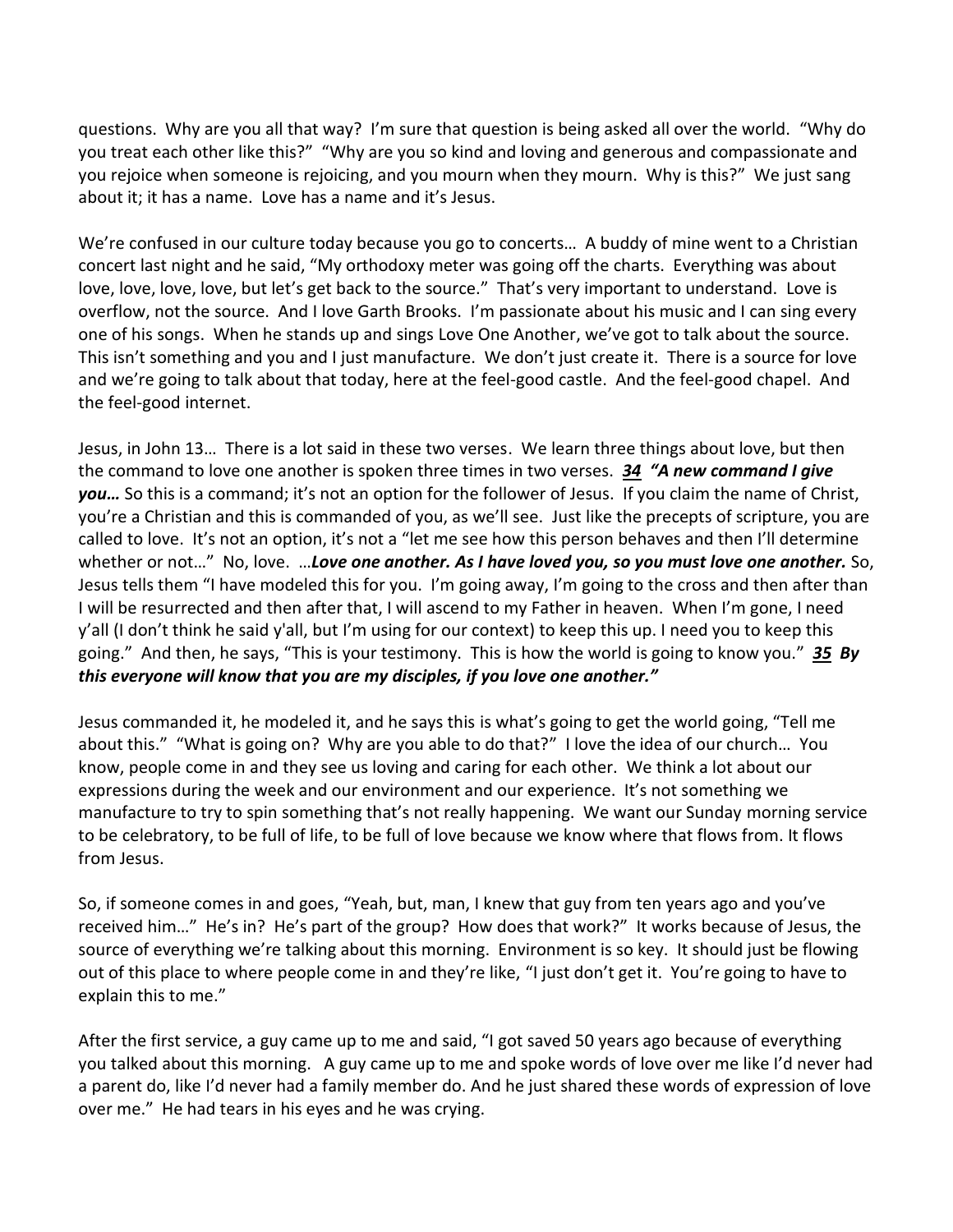He said, "I had to figure out how someone who barely knew me could speak this way and that's when I bowed my head and got down on my knees, repented of my sins, and asked Jesus to be my savior. I wanted what this guy had."

That's exactly what Jesus is saying. The environment here… My wife is passionate about environments and last year when we put the kids in camp… I just want to encourage you. There are so many good, valuable reasons why you should put your children in camp. Their spiritual growth and development? Yes. Time for mom and dad to be alone for about five days? Yes. Don't put your kids in different terms; you put them all on the same term and you go on a little trip.

I planned a trip. I planned a restaurant… We kind of stumbled on this restaurant. It was an outdoor restaurant. Everything was perfect about this environment. The outside was kind of a "toes in the sand" type place. I know my wife; she doesn't like loud restaurants. When we go into loud sports type restaurant, it's like too much. She likes more of a quiet setting.

So, we walk into this restaurant and we sit down. They put the menu in front of me. Once the menu is in front of me, I disconnect from my environment 110%. I'm looking at the food. But you know that fishnet-like fabric is creating rooms outside and its just beautiful. The candles, the fresh flowers… The weather was perfect. The volume of the place was perfect. I'm picking out my food and I'm thinking, *Boy, this is good*. When you say, "Eat your food with gladness and drink your wine with a joyful heart for now God favors what you do," I'm thinking I'm sitting in it right now.

I look up and my wife is emotional. Her eyes are watery, and tears are forming. As husbands in here will tell you, that's a scary moment. We go into "oh no, what did I do" mode. I have no idea. I'm sitting there thinking *Man, I thought this through*.

I asked the question "Babe, is everything okay?" She couldn't talk. *Oh, man this could be really bad, or this could be really good.*

I said Babe, "What's going on?"

She goes, "I'm overwhelmed by the environment."

Now, I'm 44 years old. I've never cried once over an environment. I mean, some movies can choke me up with plot development and storytelling. I can choke up over stories of war and the heroes. I can get choked up at stuff, but like place settings have never done that for me. Fishnet flying has just never done it, but my wife… Hospitality is everything to Amy. She believes hospitality screams to people, "You matter to God and you matter to me."

So, she's in a restaurant and she feels it. By the way, it doesn't have to be a fancy restaurant. It can be fast food. Why is it…. And I'm not going to name names today. You can go into a fast food restaurant and they couldn't care less you were there, but you go to this fast food restaurant… Again, not naming names, but Chick-fil-A, the Christian chicken where we share the gospel with the chickens before we take their heads off and enjoy them on a biscuit.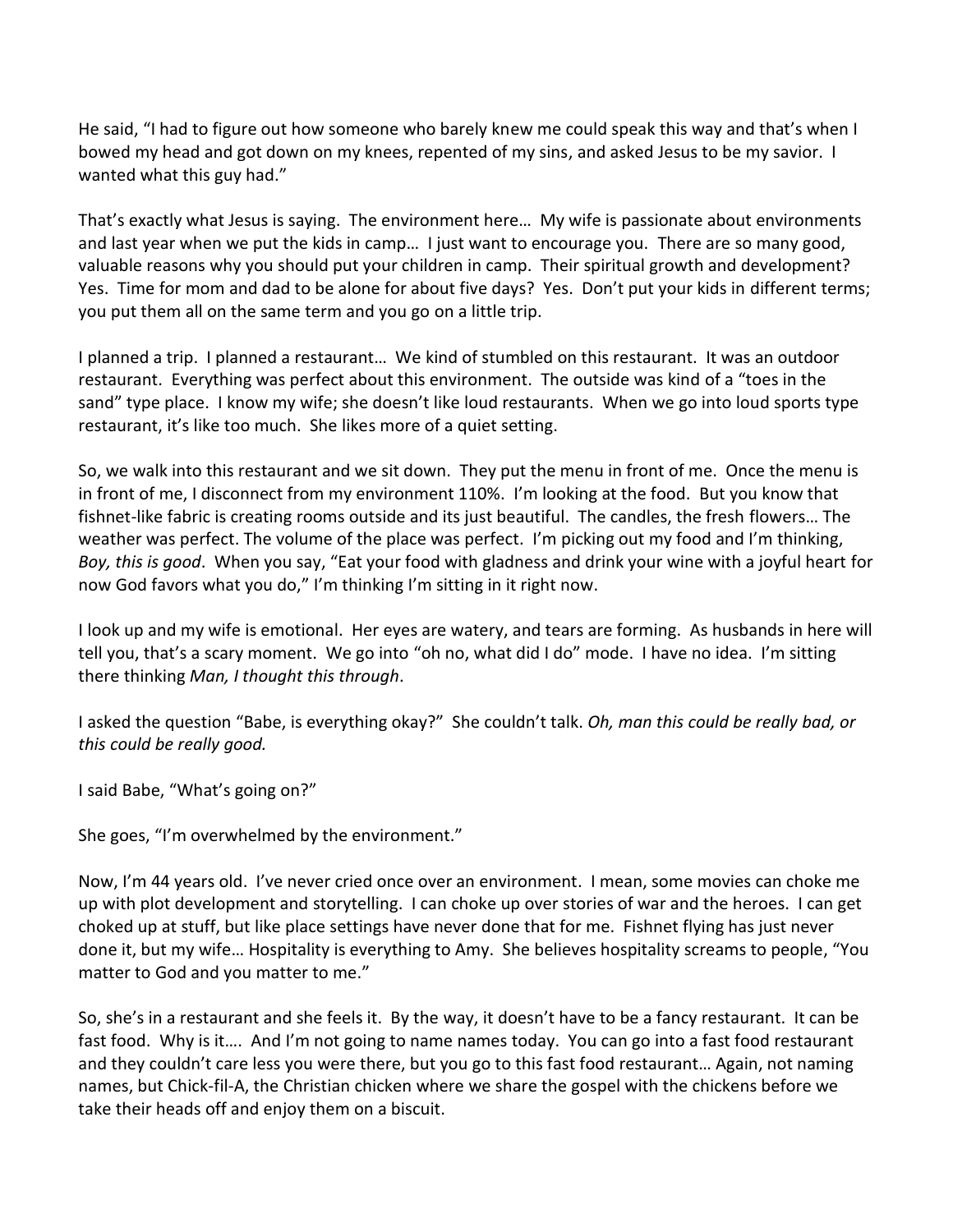I've got news for you and I don't… Dan, Cathy, I love you and I'm not saying this to offend, but you know what? It's fried chicken. They have the same little baskets that you unhook and stick in the deep fryer that the four restaurants that surround them have. Why do I leave Chick-fil-A eating fried chicken, waffle fries, and a 900-calorie shake feeling good about myself? I shouldn't feel that great about myself over 3,000 calories. But why do I feel great? It's because when you go up and ask for a refill, you matter. Isn't that true? Some of you are like, "I've never been to Chick-fil-A. I didn't know." "You matter to me and you matter to God" is what you feel when you walk in that place. I don't know why every restaurant can't have this.

I don't know why every church isn't being called the feel-good church. Why in the world would we have a church exist that you feel terrible when you leave. You've got to help me with that one. If we're sharing the good news… I mean Amy just… That environment, that's a picture for me. It's like I want people to walk in and see followers of Jesus gathered and get emotional because they are so overwhelmed with what they see, so overwhelmed with what they experience.

My wife feels the exact same thing and gets teary-eyed when we drive by a Pottery Barn, West Elm. Restoration Hardware puts her over the top. I think when they drive by, having heard about our church, that should be the same thing. "Have you been there?" "Have you experienced it?" "What they've got going on, I can't really explain it." We want you to be able to explain it in one name and that name is Jesus. By this you'll be known. Frances Schaeffer called it the mark of a Christian. This is the mark: love for one another.

## Jesus never said:

**"You'll be known as my disciples by the way you spew your opinions**." But, boy, it was going around again this week. I just talked about boycotting last fall. In 1998, when the Southern Baptist Convention told me, as an ordained Southern Baptist Minister, "Don't go to Disney, we're boycotting Disney," I said "No." I just don't think Christians are called to remove themselves from the conversation over issues like LGBT. We should be talking. We should be engaged in the conversation. Last fall, when we were boycotting the NFL, I can't believe I told you to watch the NFL. Stay engaged in the conversation.

I can't believe out of that whole thing, and I was going out online, there was only one letter… Some of you are like "Oh, we can send letters? I didn't know we could send letters." I was expecting more because that's what Christians love to do. "I don't agree with you, I'm done, I'm out, I'm walking this way." It's happening in marriages, it's happening in sports. And this week, what are told to boycott? Boycott the NRA. What will we be boycotting next week? What will we be spewing our opinions on next week?

**"You'll be known as my disciples by the way you love those who agree with you."** Listen, we talked about this last week. We're united over the essentials, but we have a lot of differences of opinion on the non-essentials. And it works. I don't just love the people or spend time with the people that agree 100% with my way of thinking in my mind. *Love For One Another*.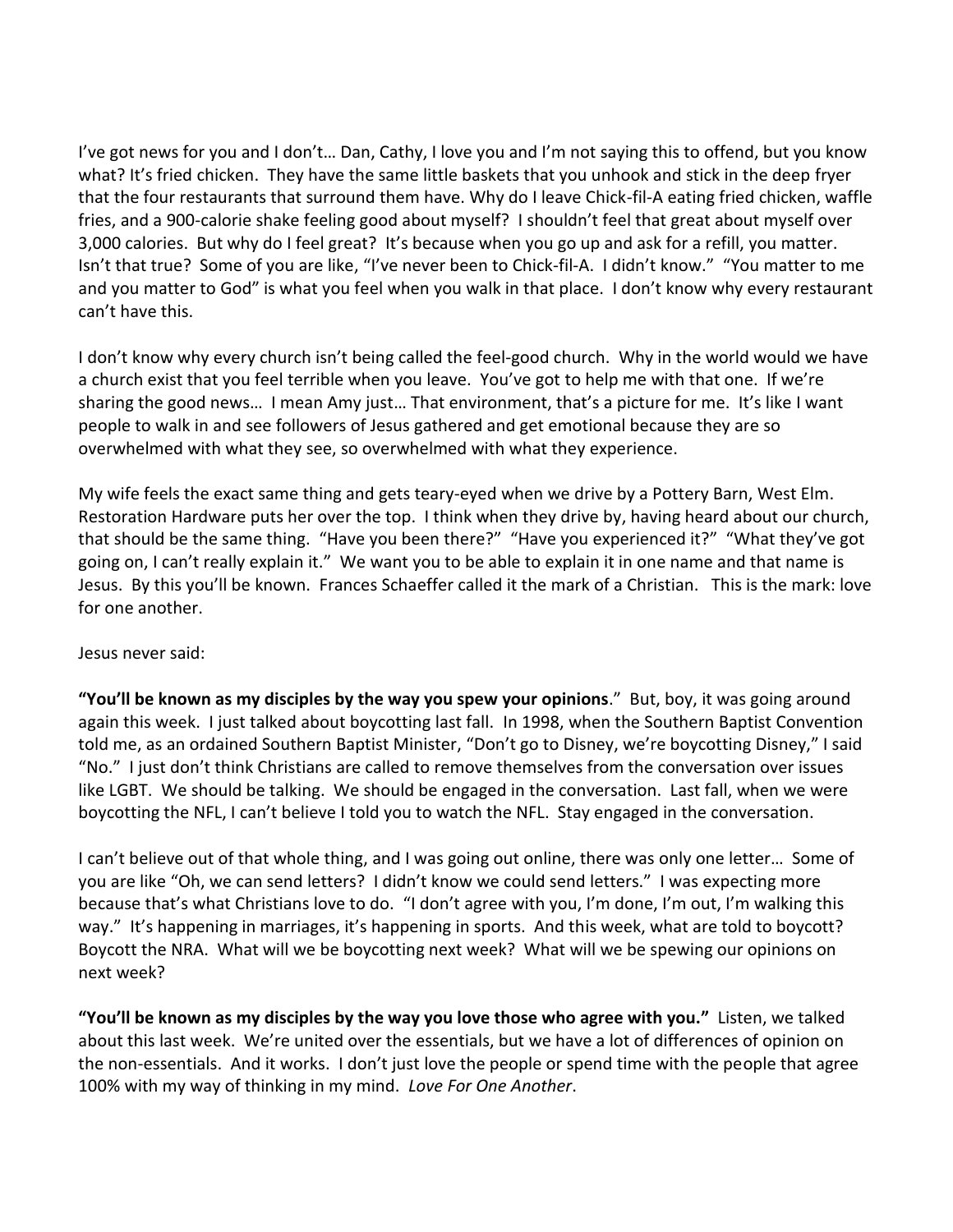Bob Goff wrote the book *Love Does*. If you have not read that book, I encourage you to read it. Most people need love and acceptance a lot more than they need your advice, than they need you to fix them. You want a great marriage? Stop trying to fix your spouse. Listen to your spouse, love your spouse, accept your spouse; stop trying to change your spouse. What do people need? People need love more than our opinions.

I think a lot of people come into our church a little bit on guard. They're like, "I don't know this place. A family member is making come here on vacation" or "a friend invited me here and this is a castle and a theme park, and I've been told it's a church, but David Koresh said the same thing about his church and now that's a miniseries." The guard is up because they want to see what we're doing.

I just think about them walking in today to all this and going, "If he brings out Kool-Aid, I'm gone. I'm so far out of here, I ain't sticking around at this place."

We want you to experience the love of Jesus by the way we love one another. Again, love is the overflow, not the source. Jesus is the source and we want you to receive that. Sometimes, as a pastor, I have to be careful because people come up to me talking and I'm on guard because I'm waiting for the opinion. I talked more last week about gun control than I've ever talked about. I have opinions on gun control, but if you want to talk about it, you missed the whole point of the message. The whole point of the message was let's not focus on it but stay rallied around the essentials. Don't forget you're attending Bass Pro Community Church here in the Ozarks. You're missing it. We are loving one another more than just spewing our opinions.

So, what's the extent of love? It's very important to understand the extent of love because it ties in next week to the extent of forgiveness. As we look at, "Jesus, how many times do I have to forgives this guy?" Jesus gives it a number. He doesn't give it a number so you will count; he gives you a number so you won't count. It's a large number because you're not supposed to keep track. It's the same thing with love.

Watch what Paul says about loving one another in Romans 13. *[8](https://www.studylight.org/desk/?q=ro%2013:8&t1=en_niv&sr=1) Let no debt remain outstanding*… In other words, be wise with financial debt and credit; pay off your debts, but this is one debt that is never paid in full, period. *…except the continuing debt to love one another, for whoever loves others has fulfilled the law.* Then he's going to go into the Ten Commandments and quote a few of them to make the point. *[9](https://www.studylight.org/desk/?q=ro%2013:9&t1=en_niv&sr=1) The commandments, "You shall not commit adultery," "You shall not murder," "You shall not steal," "You shall not covet," and whatever other command there may be, are summed up in this one command: "Love your neighbor as yourself."* Jesus was asked a question: "What's the greatest of the commandments?" "Love the Lord your God with all your heart, soul, mind, and strength and love your neighbor as yourself." *[10](https://www.studylight.org/desk/?q=ro%2013:10&t1=en_niv&sr=1) Love does no harm to a neighbor. Therefore love is the fulfillment of the law.*

Right now, you're probably thinking of the one who is difficult, the one online… "I can't love this person; they are so far out there, they are so liberal. I can't love them and you're always talking about listening to them." Listening is an expression of love. Listening is an expression of acceptance. "I can't do that, Ted, they make me so mad! I'm boycotting this friendship."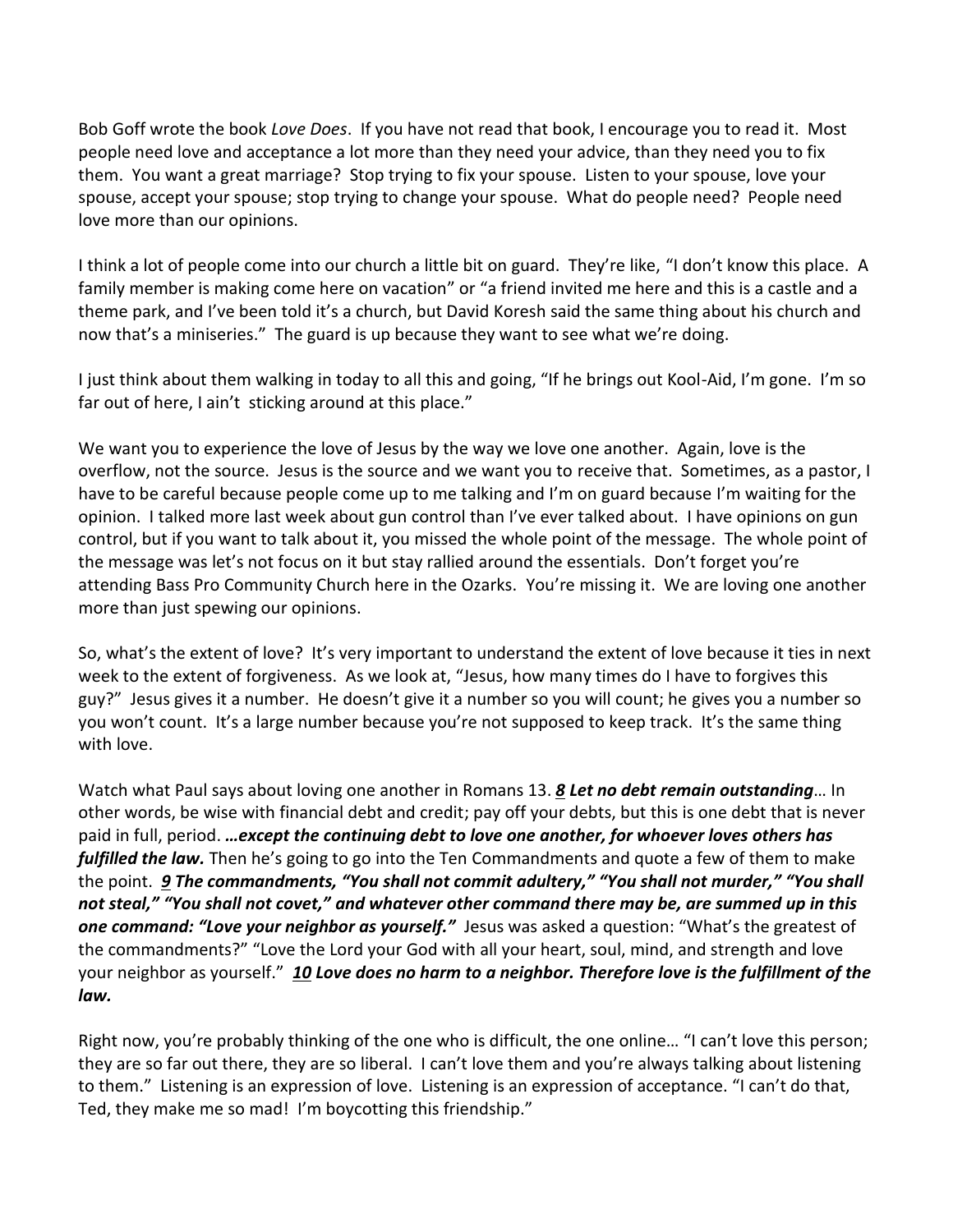I don't know why I get so worked up on this piece here. It's like we're so screwed up with the way we love people. I'm first in line to tell you I need to work on this. Yesterday, I was a little worn out. It was a tiring weekend and I was a little short with people in traffic. Coming back from Oklahoma City, I'm like, "Use your cruise control!" And then a semi would pull over, slow down to 60 and I would get so frustrated. Then two of them would just stay side by side for ten miles.

That's when Amy goes, "Hey, Pastor Ted, when you get a chance, if you could pull over…" Pastor has nothing to do with it; it's follower of Jesus. I just have a different titled. That doesn't mean I have a different expectation than you do. I'm supposed to love people. You're like, "How do you have room in your heart?" Some of you have given up on loving a certain person. You're thinking about a certain person that has done you so wrong. They've messed with your family for too long. They've said this, they've done that, and you're done. No, that debt of love is never paid off.

Here's why loving is so important. **God's love does not run out on us.** He's unlimited, free refills, connected to the true and only source. **God's love does not give up on us**. So, our expressions of love, if we're receiving that, is to go out the same way. **God fills us to love one another**.

In 1 Thessalonians 3, Paul writes this to the church of Thessalonica. *[12](https://www.studylight.org/desk/?q=1th%203:12&t1=en_niv&sr=1) May the Lord make your love increase and overflow…* We should be getting better at this and doing more of it, not less of it. *…for each other and for everyone else…* And then he uses himself as an example. *…just as ours does for you.*  Watch us. We're increasing. Our hearts are growing bigger for you. May that be true of each one of you.

Some of you feel like you can't do it. If you have a hard time loving someone right now, understand this. **If you can't find it in your heart to love someone, you have a source problem, not a people problem**. It's not that person; they're not the issue. The issue is you are not connected to the true and only source of life and receiving free, unlimited refills from the source. Again, love is the overflow, not the source. Jesus is the source.

1 John 4 – *[11](https://www.studylight.org/desk/?q=1jo%204:11&t1=en_niv&sr=1) Dear friends, since God so loved us, we also ought to love one another.* God so loved us and he poured it out on us that we now want to pour it out on each other. And if you watched this, and it did something to you, as it did to the man who talked to me at the end of the first service… He just watched this group of men loving one another and caring for one another. This was 50 years ago and he's telling me this story from fifty years ago and as he's telling me this story, his eyes are getting watery and he's beginning to cry. That's the power of God pouring out his love on other people and it was poured on you, but that's not how it's supposed to end, and not how it's not supposed to stay. God pour into you; he pours into to me that I would pour into others.

So, you go to a concert or you just hear somebody this week; find more love in your heart, understand the same thing that's true of both of these diagrams: It's starts with God. It doesn't start with you. You are not the source. So, when you see a talk show host telling you to cuddle your inner self, don't do it. Your inner self is a mess. But, when Jesus fills you, when the love of the Lord is just gushing into you, you have something then to give.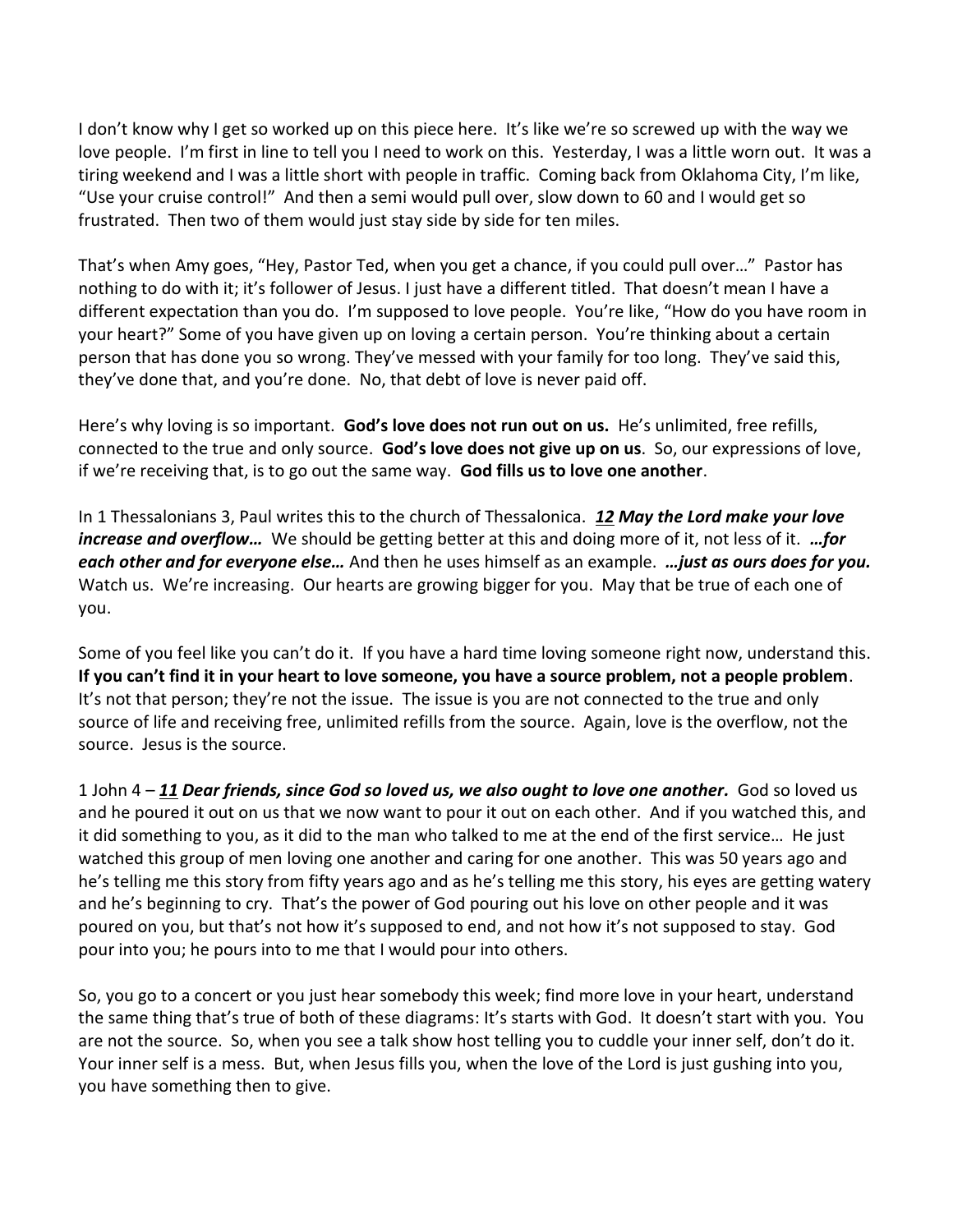Continuing in 1 Thessalonians 4 – *[9](https://www.studylight.org/desk/?q=1th%204:9&t1=en_niv&sr=1) Now about your love for one another we do not need to write to you, for you yourselves have been taught by God…* So, this is something you've received directly from the Lord. *…to love each other. [10](https://www.studylight.org/desk/?q=1th%204:10&t1=en_niv&sr=1) And in fact, you do love all of God's family throughout Macedonia.*  So, it's not just the people you're closest to that are in your town, this spreads out. It's going out beyond you.

*Yet we urge you, brothers and sisters, to do so more and more…* This is increasing. *[11](https://www.studylight.org/desk/?q=1th%204:11&t1=en_niv&sr=1) …and to make it your ambition to lead a quiet life.* Quiet here isn't speaking of inactivity*.* He's not encouraging us to live lives free from activity. He's speaking of rest and peace. Live peaceful lives. *You should mind your own business and work with your hands, just as we told you…* Don't be a burden to people. *[12](https://www.studylight.org/desk/?q=1th%204:12&t1=en_niv&sr=1) …so that your daily life may win the respect of outsiders…* They're watching the way we love each other, the way we're working, the way we're caring for each other. *…and so that you will not be dependent on anybody.* 

This week, Amy and I listened to a podcast from David Brooks. He talks about the difference between eulogy virtues and resume virtues. I love this idea, this concept because he said most of us are going to spend all of our adult life going after resume virtues, our accomplishments. That's what gets us a job and makes us the money, but at the end of your life, when your eulogy is read… I was thinking about this. I've not heard one degree a person had mentioned at their funeral. I've never heard that because it's at a funeral. The eulogy virtues are love and respect and generosity and care giving and hospitality.

David Brooks said, I've just come to point in my life…" He wrote a book called *The Road to Character*. It's not a Christian book, but he's saying, "I've spent so much of my life pursuing the resume virtues that I want to start living right now for the eulogy virtues." When I heard that I thought that it tied in perfectly with what Jesus said. This isn't what we are to be known for. We are to be known for our love for one another.

Peter says it this way in 1 Peter 1. *[22](https://www.studylight.org/desk/?q=1pe%201:22&t1=en_niv&sr=1) Now that you have purified yourselves by obeying the truth so that you have sincere* (real, authentic) *love for each other, love one another deeply, from the heart.* This is where love flows from, but the heart connected to the true and only source of life is the only way that it works. Love flows out of you. It's the overflow of your heart. It's something that we should be practicing daily.

**Love is best expressed every day, not just on special occasions**. We don't want a Hallmark faith. We don't want a Hallmark love where we only express our love to people on their birthdays, anniversaries, or holidays. We are called to more than that. We're called to an expression of love that is daily. That it's just part of who we are; it comes out of us all the time.

For some of you, your opinions flow out so freely. What if it just changed and love started flowing out of you more than your opinions.

I was taught honor almost 20 years ago by Dr. Gary Smalley. He made it a part of his life, esteeming people as highly valuable. People matter. You want people to leave your presence thinking to themselves, *I matter, not only to that person, but to God and they made it very clear to me that I matter*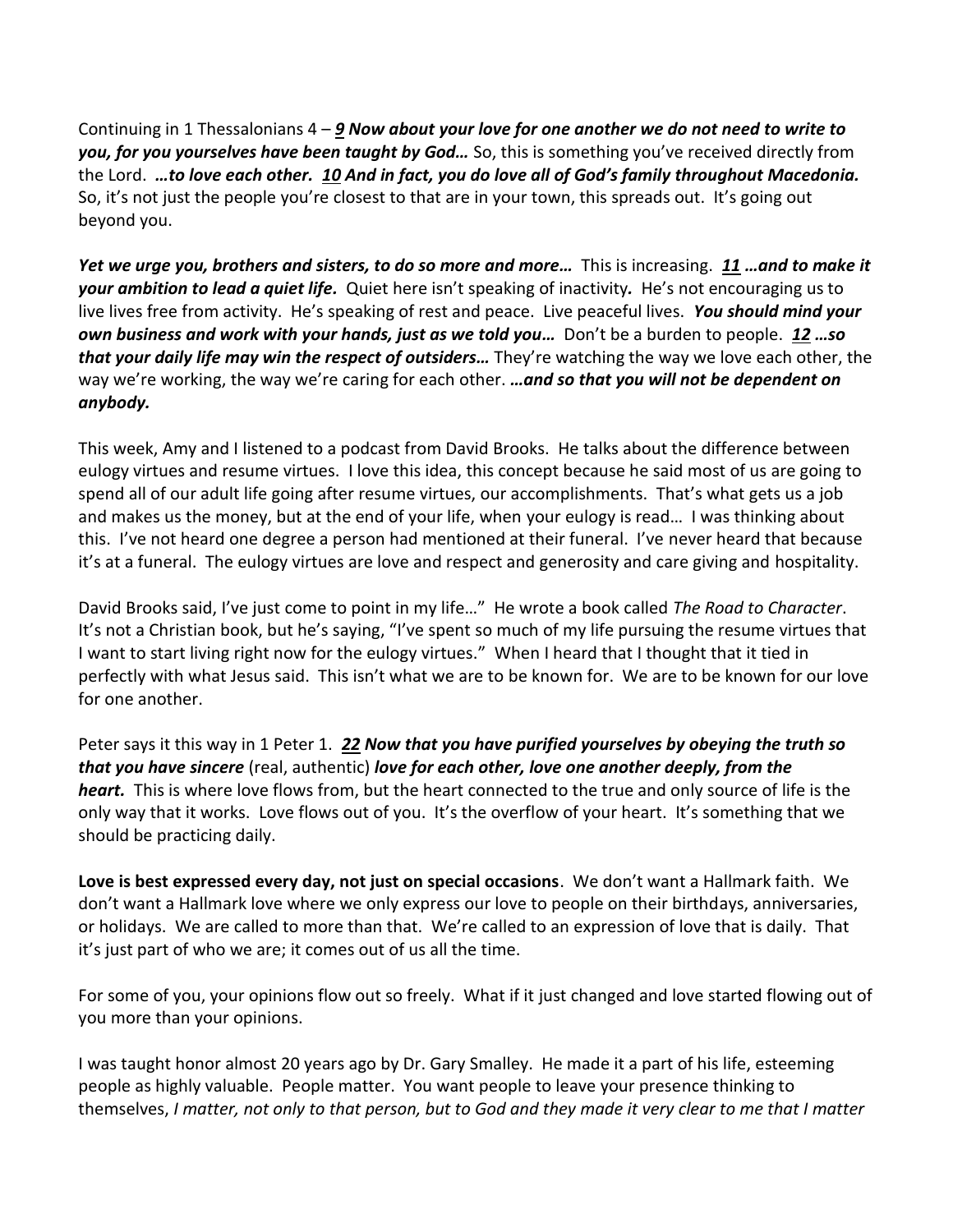*to them.* Gary practiced honor all the time. I watched him honor people, random strangers in grocery stores and malls and on the street. He would, in bold and shocking and immediate ways, speak blessing over people. I've seen more people cry and hug Gary after knowing him for 60 seconds. I just remember watching that and that welled up in me going, *that's who I want to be*. God gave me a brain that when I see something happening, I just get on the defensive. No. *Lord, post a guard at my mouth because I want to be what I'm watching right now. Someone being blessed and cared for and loved and they leave going, "Wow…"*

It shouldn't be that shocking in the church, though. This should be the norm, not the "Wow, that was neat that you just did that."

So, we brought this practice into birthday parties. I love going to birthday parties. Do this today at lunch. I've been a part of this the last year at several birthday parties. The last one was a week or two ago. We were all gathered around a big, huge table at Salt Grass Steak House down at The Landing. The lady was having a birthday party and the husband got it all together and I thought it was wonderful. I asked the husband if he had anything special planned for that night and he looked at me and said no.

I said, "Alright, if you don't mind, we're going to do the old Gary Smalley honor bombardment." I told everybody at the table, "Can I have everybody's attention? We're going to go around the table. Everyone is going to share one word of honor over her tonight. The only rule is you can't repeat the same word." That gets very difficult when you're like the  $20<sup>th</sup>$ ,  $21<sup>st</sup>$  person.

I said, "Share that one word of honor…" I keep track of it on my phone, so I can text it to them afterwards. I said, "One word of honor and then you can tell a story or give somewhere you've seen this in her life." No one had said the first word and people were already wiping tears from their eyes. Words started being shared. We get to one gentlemen and he couldn't say his word. He's so overcome with emotion. I sat there thinking it's sad... Again, I'm giving you my opinion right now. But, I think it's sad that we only do this on birthdays and special occasions. I sat there watching people… Someone would say a word and it would turn into a church service. Some would say, "I love your caring heart" and you'd hear people go, "That's right. She does; she has that." It was this love-gush fest.

This is the church. This is what we're supposed to be doing all the dang time. And you can tweet that, "All the dang time." The bottom line is this. Don't wait for birthdays, anniversaries, holidays, or funerals to speak words of high value over those you love. Do it now! Do it immediately! Do it in shocking ways and bold ways where people don't expect it.

I want to give a demonstration of it today and see if we can just get this started in our humble little community of Stone and Taney Counties, Southwest Missouri. I'm going to invite Martha to come up here. Martha, will you please join me on stage? My favorite Cuban member of Woodland Hills Family Church. You don't know this about Martha, but she fled from Cuba when she was ten years old. To watch what God has done in this woman's life and in the life of her family…

Martha, come stand right over here. I want you to pretend we're just having coffee. I have to demonstrate this in a little bit different way, but what I'm going to encourage you to do, if you grab a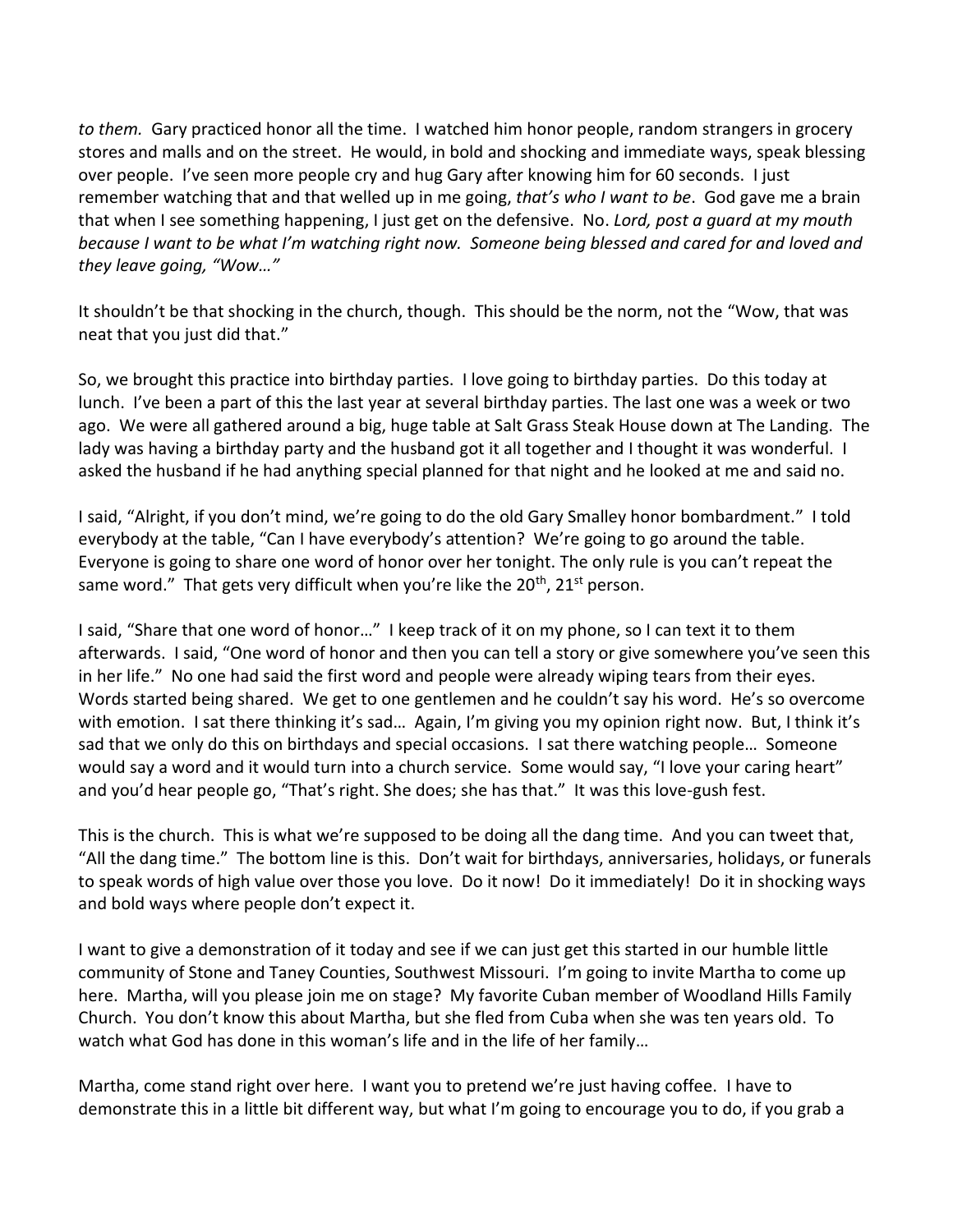box today, is to do this without speaking. I'm going to do it today… I'm going to say what I'm writing so you can hear it, but I want you to do this. It's bold, it's shocking, it's immediate. The person doesn't know what's going on.

When you pull this box out… So, you're at Starbucks with a friend or a family member or someone and you brought this in. You just pull it out. Don't say anything. They will be like, "What's that?" Don't answer. "What are you doing?" No answer. You go about your business, writing on the top of the box like they are not even there. They are going to be confused, but they'll see it. This is what we call the Love Like Confetti Celebration Kit. It's got everything you need in here. I'm going to write words of value about my friendship with Martha. I love this woman. I'm grateful for what God has done in her life. I love your testimony. I love how you share it with people boldly. And you have strong opinions, don't you? You have very strong opinions about politics and refugees.

You've got strong opinions so I'm just going to say dear "Martha…" But, I wouldn't be saying this; I would just be writing it as your talking. "What are you writing?" You don't need to see what I'm writing. "You are my favorite church member. True dat." That's what the young people are saying these days. "I love watching your marriage. You love Ross. You love your kids. Those who are here and those who are with the Lord."

I could go on and on writing words about Martha and speaking high value over her, but all I want you to do is, after you write that note, just pop up the top of the box and let them read it while you throw a little party. [Ted blows up balloons and gives them to Martha, pulls out party noise makers.] I want to think about all the people in the restaurant. You can do this in your home or out in public. [Ted throws confetti. Then, as Martha gives Ted a hug, lots of confetti falls from the ceiling.] Martha, you are dearly loved at Woodland Hills Family Church.

Martha, here's the whole point. Here's why we're doing this. Someone came in here today and they haven't had anybody say anything like that to them in their whole life. Parents, grandparents, family members, friends, they've not heard that. This visual for them is time to say "Yeah, I can express love over you and care for you," but we want them to know – and I know you'll amen this – where it all flows from and it is from our heavenly Father who pours it out on us. This confetti is a limited expression, but we want people leaving today knowing they are showered in love all the time, 24/7, unlimited free refills. This is a limited illustration of what we should be understanding. Love flows from God to us, we give it to each other, and that's what we should be known to the world for. And all God's people said… Amen.

I wish we could give everybody a box. Is there anybody in here that says, "I'd like to do that this week to a teacher"? You come up and get this. Would anybody like to do this to a principal? How about a coach? How about a veteran? They don't see it coming. Don't give them a heart attack, especially the World War II Veterans. My favorite thing to do is go in… You find a few of them at Cracker Barrell. You walk into Cracker Barrell and you can find two sitting there with their wives. Lay this on the table and write, "Thank you for literally saving the world for us." And then open it and throw the party for them, grab the bill. For four of them, it will be like \$8.32. It won't be a lot.